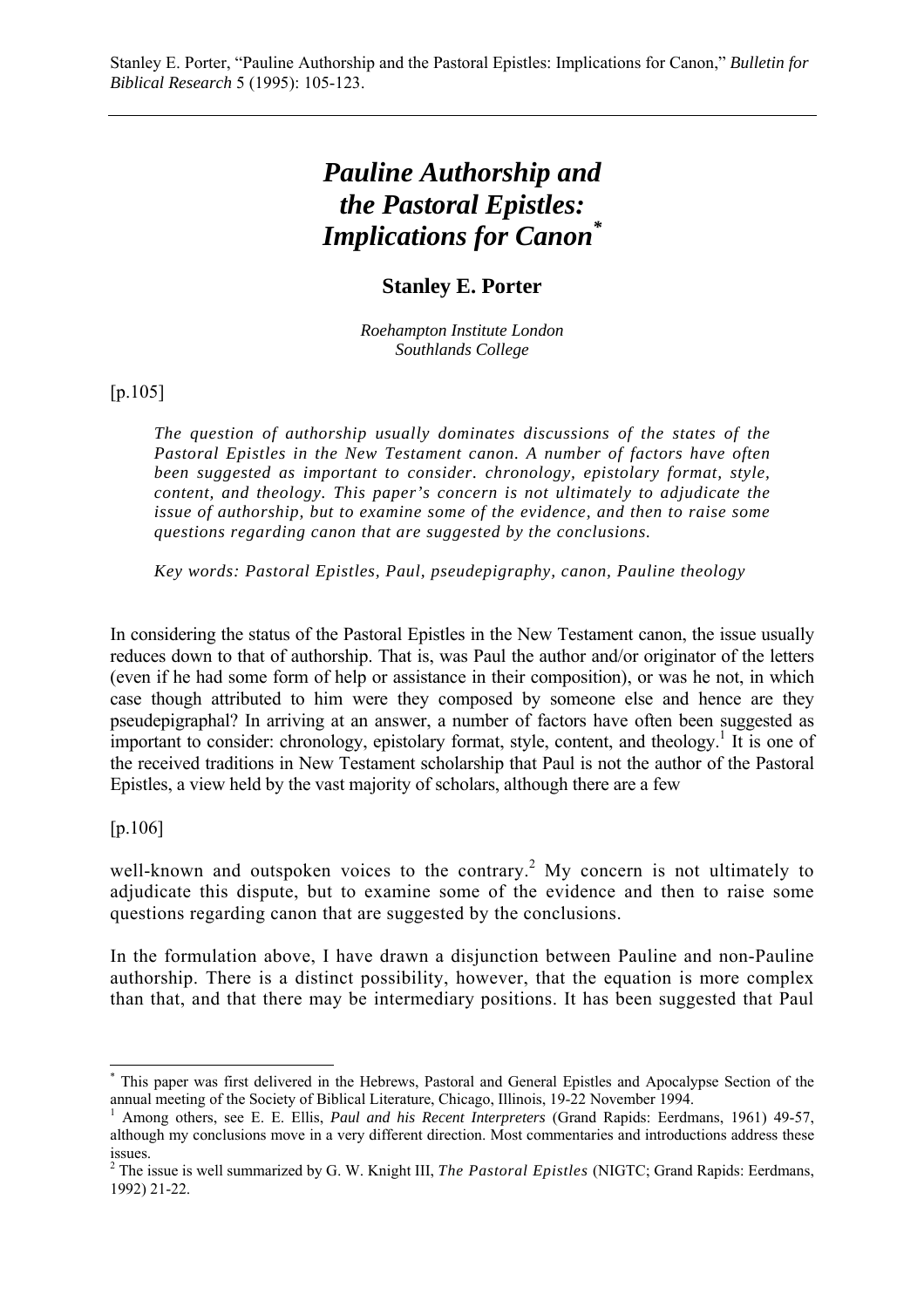may well have had scribal help, such as by Luke  $(2 \text{ Tim } 4:11)$ , in composing the letter.<sup>3</sup> Although we know quite a bit about the widespread use of scribes of various sorts in the ancient world,<sup>4</sup> we do not know very much of direct relevance concerning how Paul used his scribes. It is dubious to posit scribal independence as a means of accounting for supposed discrepancies when we have two such letters as Romans, which has a direct claim to scribal intervention (Rom 16:22), and Galatians, with the strong implication of use of a scribe (Gal 6:11-17). In theology, as well as language, they are very similar, even though we do not know if the same scribe was used for both. This may well indicate the force of the Pauline personality, but makes it difficult to prove much regarding the use of a scribe. The issue of co-authorship is similar. This solution to the difficulties, therefore, looks too much like special pleading.

A second intermediary position is the fragmentary hypothesis of Harrison, $<sup>5</sup>$  in which it is</sup> posited that actual Pauline fragments are embedded within the Pastoral Epistles and hence justify a removed sense of Pauline authorship (although this is not how Harrison used his evidence). Harrison distinguishes between essentially two kinds of Pauline material in the Pastoral Epistles: various phrases taken

[p.107]

 $\overline{a}$ 

from the authentic Pauline letters and supposedly authentic fragments found nowhere else. The various phrases taken from the authentic Pauline letters do not give reason enough to call these letters Pauline any more than Bartlett's *Familiar Quotations* has reason to be attributed to its respective passive contributors. Regarding the unattested fragments the major difficulty―and one not easily overcome―is that of determining which fragments are original. Harrison decides that those that refer to events of a personal nature between Paul and Timothy or Titus are original, since their personal character would be the most plausible reason for their inclusion. This would appear to be the only criterion that could be used to account for such fragments, and establishes at least a plausible case for their genuineness, although they may simply be fabrications, possibly used to create the appearance of genuineness. However, this reliance upon personal references cannot be extended very far, since Harrison finds no instances of these kinds of statements in 1 Timothy, much of 2 Timothy and most of Titus. How does this solve the difficulties if there are no fragments in 1 Timothy (I refuse to take seriously the idea that the opening  $\Pi\alpha\hat{v}\lambda o\varsigma$  is all that is authentic and hence a justification for composing the rest of the letter), and virtually none in Titus except 3:12-15 (and the opening  $\Pi \alpha \hat{\upsilon} \lambda o \varsigma$ )?

<sup>3</sup> See, e.g., C. F. D. Moule, "The Problem of the Pastoral Epistles: A Reappraisal," *BJRL* 47 (1965) 430-52; and R. P Martin, *New Testament Foundations*. II*. The Acts, the Letters, the Apocalypse* (Grand Rapids: Eerdmans, rev. ed., 1986) 301-3, following P J. Badock for the view that Luke wrote them during Paul's lifetime (*The Pauline Epistles*, 1937, ch. 6); and S. G. Wilson, *Luke and the Pastoral Epistles* (London: SPCK, 1979) esp. 3-4; and J. D. Quinn, "The Last Volume of Luke: The Relation of Luke-Acts to the Pastoral Epistles," *Perspectives on Luke-Acts* (ed. C. H. Talbert; Danville, VA: Association of Baptist Professors of Religion, 1978) 62-75, for the view that Luke wrote them after Paul's death and they are thus pseudepigraphal.

<sup>&</sup>lt;sup>4</sup> E.g., E. R. Richards, *The Secretary in the Letters of Paul* (WUNT 2.42; Tübingen: Mohr-Siebeck, 1991). <sup>5</sup> See B. N. Herricon. *The Brablem of the Bastanal Enisties (Oxford: Oxford University Press*, 1923) <sup>5</sup> See P N. Harrison, *The Problem of the Pastoral Epistles* (Oxford: Oxford University Press, 1921); followed by K. Grayston and G. Herdan, "The Authorship of the Pastorals in the Light of Statistical Linguistics," *NTS* 6 (1959-60) 1-15.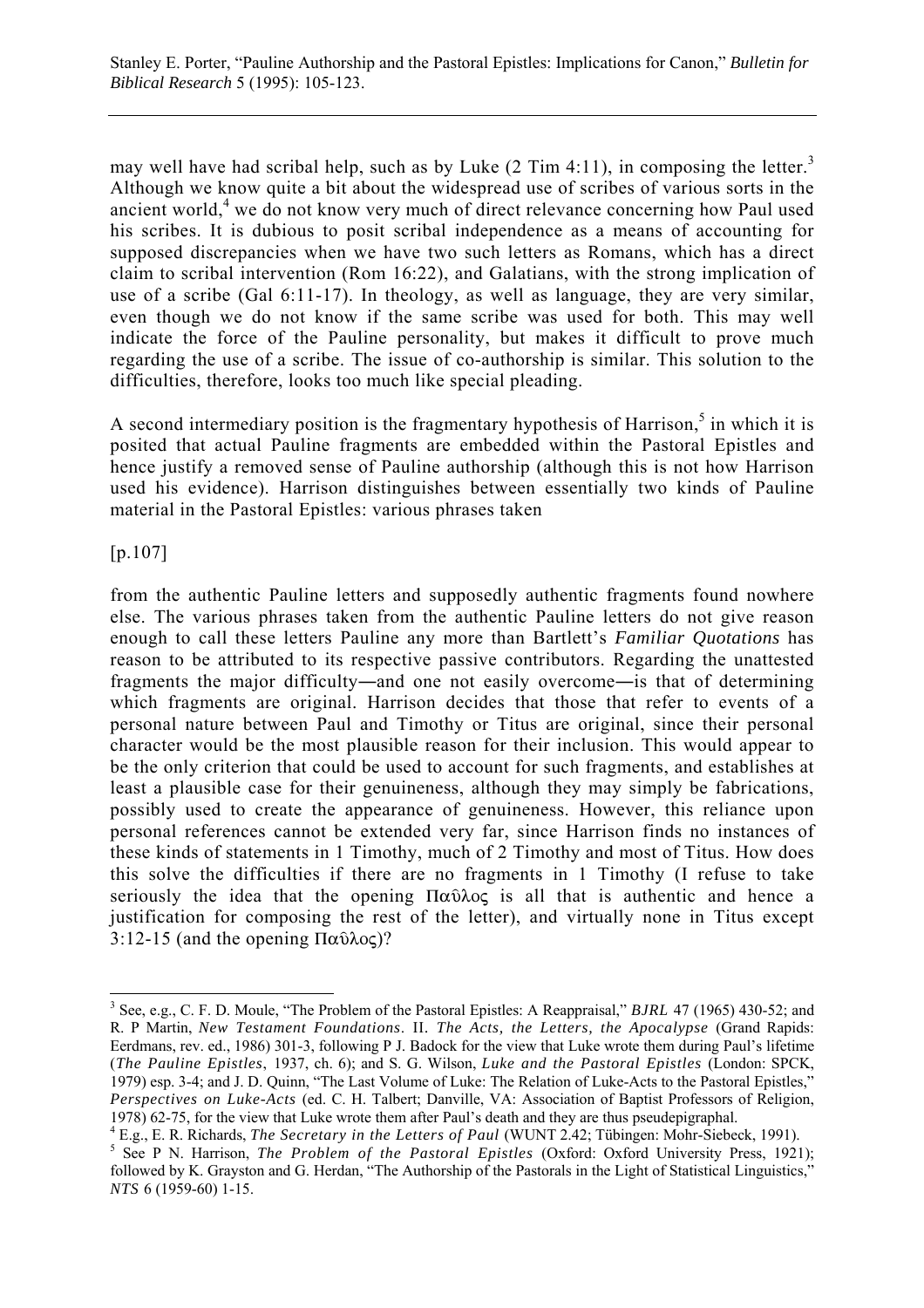I turn now to the other major factors to consider when weighing the authenticity of the Pastoral Epistles. The first is chronology. The chronological difficulty with the Pastoral Epistles is placing them within the established Pauline chronology reconstructed from the letters and Acts.<sup>6</sup> 1 Timothy is apparently written from Macedonia (1:3), Titus to Crete, where there is apparently an established Pauline church  $(1:5)$ , and 2 Timothy from imprisonment somewhere (1:16-17). But simply comparing this information with the Pauline letters, I fail to see the great difficulty with these place names and events. Paul was in or had every intention of going to Macedonia several times during the course of his travels, as his authentic letters state (1 Cor 16:5; 2 Cor 1:16; 2:13; 7:5; Phil 4:15), and he was imprisoned several times, again according to his authentic letters (2 Cor 6:5; 11:23; Phlm 1, 9), so 1 Timothy and Titus could easily be placed within the Pauline letter chronology. Nowhere does Paul actually state that he was in Crete (the only evidence of this is Acts 27:7 during his transportation to Rome), but then Titus 1:5 may not be saying that Paul actually left Titus there but left him to his task, Paul being

[p.108]

elsewhere.<sup>7</sup> Does 2 Tim 4:16 imply a previous imprisonment, as some have argued, or only a previous defense, which the language could well indicate?<sup>8</sup> Since we do not know all of Paul's travels from the letters (the key example being Paul's so-called tearful visit to Corinth from Ephesus in the midst of his correspondence with them), $9$  there is the possibility that he made a significant trip there. It seems to me that the letters themselves do not create serious difficulties, until Acts is introduced, although even then the difficulties do not seem to be beyond at least plausible conjecture. The most plausible explanation seems to be that neither Paul's letters nor Acts gives a complete chronology of Paul's life and travels, and hence it is impossible to decide on the basis of chronological issues what to do with the Pastoral Epistles.

The second issue is epistolary format. The issue of epistolary format includes several different considerations, often raised in the light of the hypothesis that these letters are not authentically Pauline be cause they do not conform to Paul's typical epistolary style. The personal elements, typical of his personal letters, so the argument goes, have receded into the background as church interests emerge.10 But which personal letters are these that would provide suitable examples for comparison? Philemon, addressed to Philemon, Apphia, Archippus and the church? Some would say that Philemon is the only authentic personal letter in the Pauline corpus, while others would question whether even Philemon is a genuine personal letter.<sup>11</sup> If this is the case, it is difficult to

 $\overline{a}$ 6 See L. T Johnson, *The Writings of the New Testament: An Interpretation* (Philadelphia: Fortress, 1985) 382-83. Cf. J. A. T. Robinson, *Redating the New Testament* (Philadelphia: Westminster, 1976) esp. 67-85. <sup>7</sup>

 $7$  This may well explain why Paul has to explain why he left Titus to get on with the task, since if he had actually left him it is plausible to think that he would have told him why. See Johnson, *Writings of the New Testament*, 383.

See Johnson, *Writings of the New Testament*, 383. <sup>9</sup>

<sup>&</sup>lt;sup>9</sup> So say many commentators. See W G. Kümmel, *Introduction to the New Testament* (trans. H. C. Kee; Nashville: Abingdon, 1975) 286-87.<br><sup>10</sup> M. Dibelius and H. Conzelmann, *The Pastoral Epistles* (Hermeneia; Philadelphia: Fortress, 1972) 1.

 $11$  See, e.g., Kümmel, *Introduction*, 249, who recognizes the personal element but also that the letter was a part of early Christian missionary writing and not private correspondence.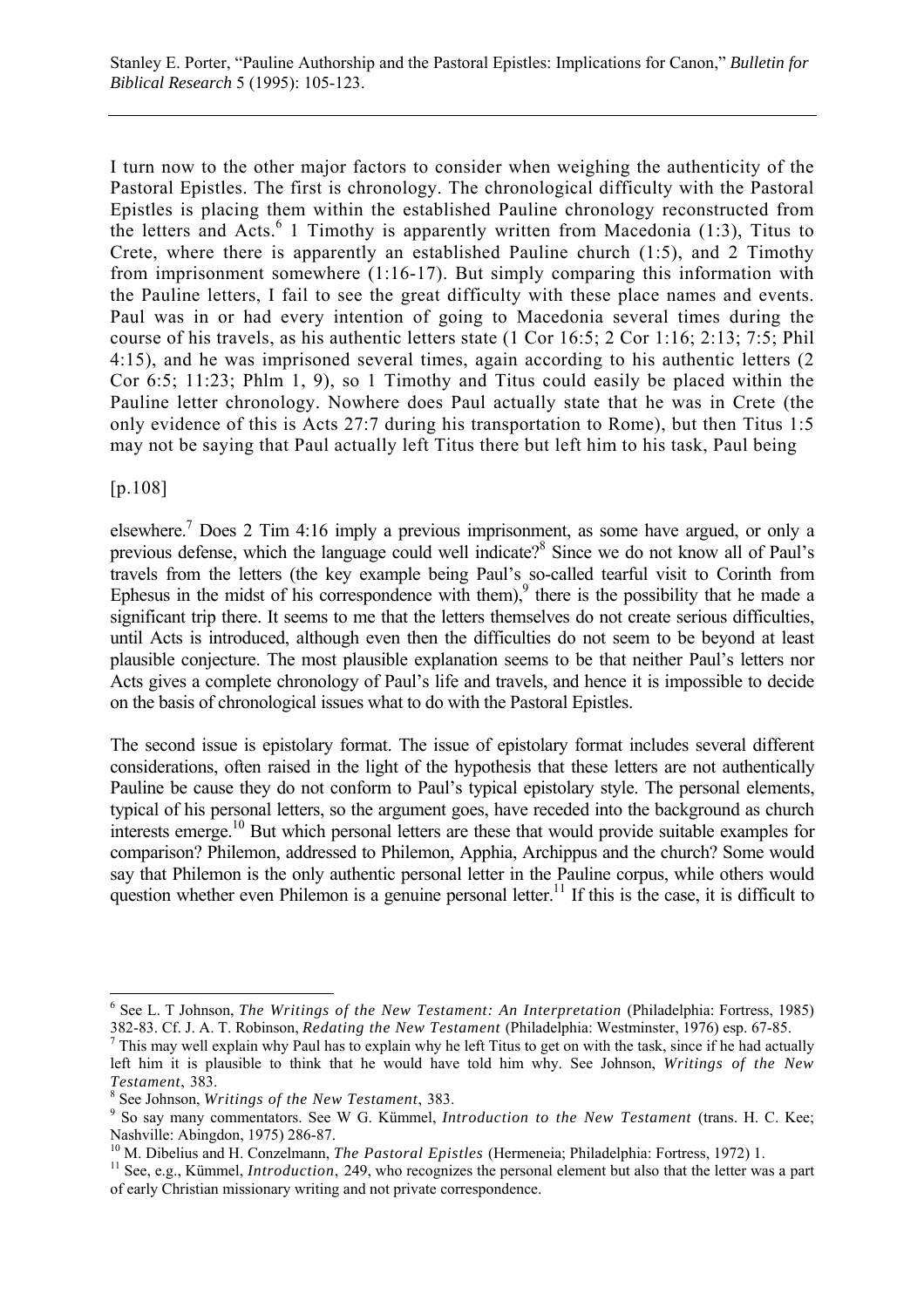dismiss categorically the Pastoral Epistles as personal letters on the basis of aberrant epistolary form, since there is only one or no authentic Pauline personal letter for true comparison.<sup>12</sup>

According to Dibelius and Conzelmann, 2 Timothy best fits the picture of the Pauline letter because the personal element is "strongly emphasized," as was noted above in terms of the fragmentary theory. Titus holds a mediating position, since addressing instructions to a person where there is not an established church order is at least un-

## [p.109]

derstandable. 1 Timothy, however, "affords the most difficulties. For here, personal elements fade into the background."<sup>13</sup> But how does one determine this fading of the personal elements? Subject matter alone is not a sufficient criterion, since it does not compromise the integrity of a personal letter to discuss matters that affect those other than the primary person(s) involved. One would think that there must be some formal means in the language of the letter to establish this. This cannot be proven, however, since there is no instance of second person plural verb forms (only second person singular), and no instance of second person plural pronouns (only second person singular, apart from the formulaic closing in 6:21).<sup>14</sup> So far as formal criteria are concerned, I am not sure how much more certainly one could establish the features of personal address of 1 Timothy than by this. The result is that the argument regarding a different epistolary format is not sufficient to establish non-Pauline authorship.

Concerning style, there has been much dispute regarding the Pastoral Epistles. Debate regarding style falls essentially in two areas: vocabulary and style proper (although there is significant overlap between the two). Beginning with Harrison in particular, there have been numerous statistical studies undertaken to show how uncharacteristically un-Pauline the vocabulary and style of the Pastorals is on the basis of a high number of hapax legomena, varying word or wordclass frequencies, and more regular and less varied sentence structure.15 There have likewise been a number of studies that have countered these claims by showing flaws in the calculations regarding vocabulary and arrangement, by configuring the vocabulary items counted in different ways in relation to the other Pauline letters, the rest of the New Testament and other corpora, and by arguing that differences of context and subject matter require modified word-choice and sentence structure.<sup>16</sup> There are two unresolved issues regarding the use of style. The first is with regard to the appropriate sample for discussion. In Neumann's recent discussion of the issue, he includes a survey of the numbers proposed. These range

 $\overline{a}$ <sup>12</sup> F. Young, *The Theology of the Pastoral Letters* (New Testament Theology; Cambridge: Cambridge University Press, 1994) 134.

<sup>&</sup>lt;sup>13</sup> Dibelius and Conzelmann, *Pastoral Epistles*, 1.<br><sup>14</sup> J. T Reed, "To Timothy or Not: A Discourse Analysis of 1 Timothy," *Biblical Greek Language and Linguistics: Open Questions in Current Research* (ed. S. E. Porter and D. A. Carson; JSNTSup 80; Sheffield: JSOT Press, 1993) 106.

<sup>15</sup> See K. J. Neumann for a survey of research and bibliography (*The Authenticity of the Pauline Epistles in the Light of Stylostatistical Analysis* [SBLDS 120; Atlanta: Scholars Press, 1990] esp. 23-114). <sup>16</sup> See Neumann for his results, which conclude far more traditionally than most previous studies (*Authenticity* 

*of the Pauline Epistles*, 115-226); A. Kenny*, A Stylometric Study of the New Testament* (Oxford: Clarendon, 1986); and D. Guthrie, "Appendix: An Examination of the Linguistic Arguments against the Authenticity of the Pastorals," *The Pastoral Epistles* (TNTC; Leicester: InterVarsity Press, 2d ed., 1990) 224- 40.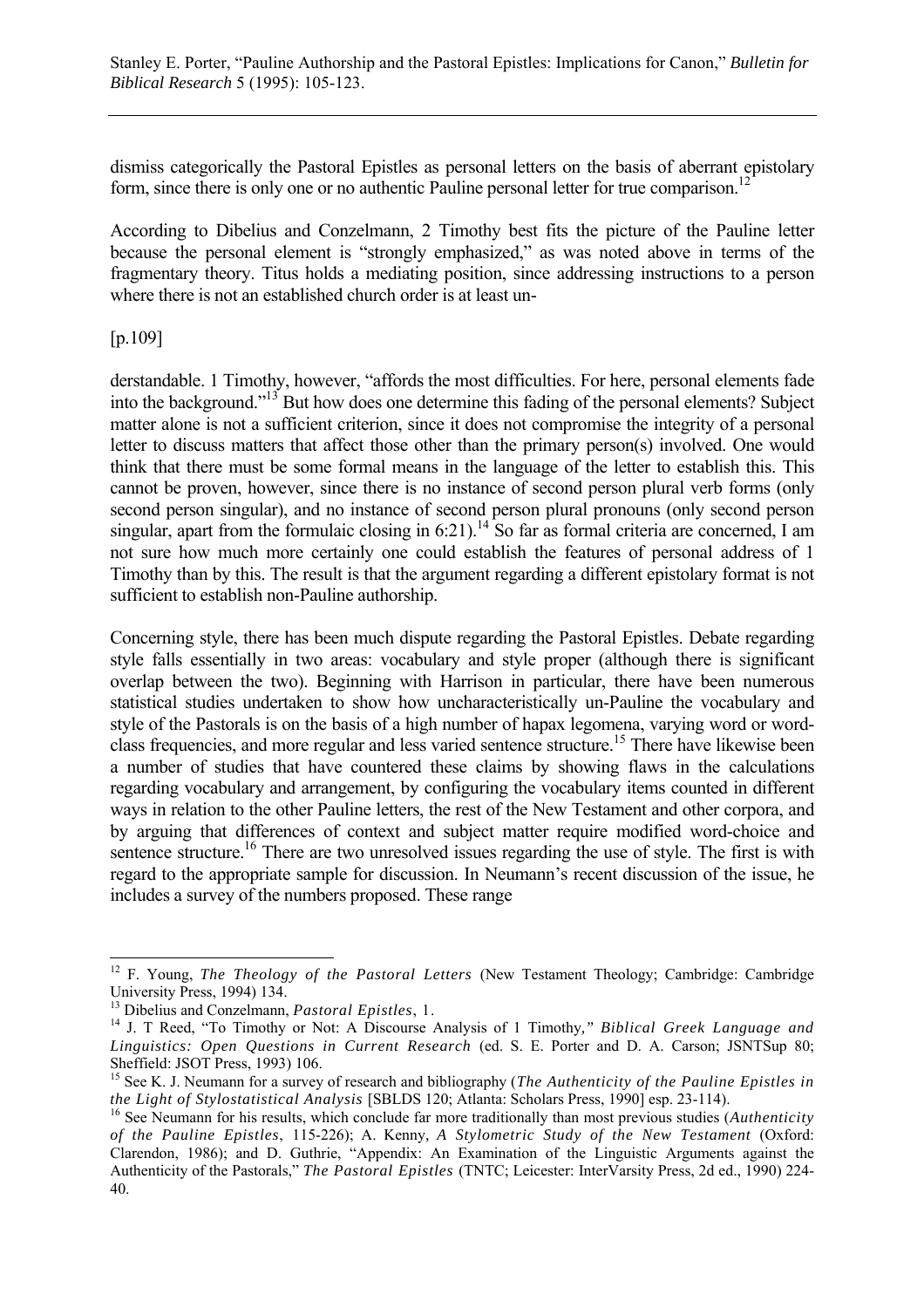Stanley E. Porter, "Pauline Authorship and the Pastoral Epistles: Implications for Canon," *Bulletin for Biblical Research* 5 (1995): 105-123.

### [p.110]

from 85 to 3500 words in recent studies, and as high as 10,000 words in earlier studies. Neumann lists all of these as "successful" studies, by which he does not mean that they have actually been confirmed in their results but that apparently they have been executed by their own principles. Few of these studies are of biblical documents. What is evident is that there is no agreed upon number of words for a sample. Thus Neumann apparently arbitrarily decides that 750 words will be his sample size, not on the basis of a reasoned argument but so that Pauline letters can be included. Even so, Titus with its 659 words is still too small. $^{17}$ 

The second consideration regarding style is what exactly is being determined and how significant the findings must be before it can be decided that something is or is not Pauline. The methods used to determine authorship are almost as varied as those scholars doing the calculations, with very little control on what criteria are being used and what would count as an adequate test of the method. Furthermore, despite the appearance of scientific accuracy, as Neumann's study illustrates one must still interpret the results. What does it mean that one of the early church father's writings satisfies certain statistical tests and is placed close to the authentic Pauline letters, whereas one of the disputed Pauline letters is further away? What does it mean that one of the supposedly authentic Pauline letters is further away? In other words, how much variety is tolerable in the statistical outcome before one questions authorship? This has not been determined.<sup>18</sup> In the light of these two major difficulties, it is extremely difficult to use statistics to determine Pauline authorship of the Pastoral Epistles. Certain impressions can be formulated and examples can be cited, but the results are not certain enough for anything concrete to be established.

With regard to content as a criterion for authorship (and here I make a distinction with regard to theology for the sake of the exercise) I refer to the formalization of church order.<sup>19</sup> In many scholars' minds, the Pastoral Epistles appear to be referring to an established church structure. This structure has formal offices (elders, overseers/bishops, deacons), with people who occupy these positions having authority over the other members of the community. The charisma of the Spirit, according to this view, has been curtailed and has been replaced by an orderly succession through the laying on of hands.

[p.111]

Furthermore, the church finds itself responding to a form of gnosticism (1 Tim 6:20), not known until the second century, that advocates asceticism and a kind of legalism (1 Tim 1:7; 4:3, 8; Titus 3:9) in the context of a realized eschatology (2 Tim 2:17-18). This is all seen to reflect an early Catholicism typical of what is said to be seen in writings of the second century and later, especially those influenced by gnosticism. In order for this

 $\overline{a}$  $17$  1 Timothy has 1,591 words and 2 Timothy 1,238. These statistics are from Kenny, where he cites various sources (*Stylometric Study of the New Testament*, 14-15).<br><sup>18</sup> . See B. M. Metzger, 'A Reconsideration of Certain Arguments against the Pauline Authorship of the Pastoral

Epistles;' *ExpTim* 70 (1957-58) 94.<br><sup>19</sup> See, e.g., J. D. G. Dunn, *Unity and Diversity in the New Testament* (Philadelphia: Westminster, 1977)

<sup>341-45;</sup> Kümmel, *Introduction*, 378-82.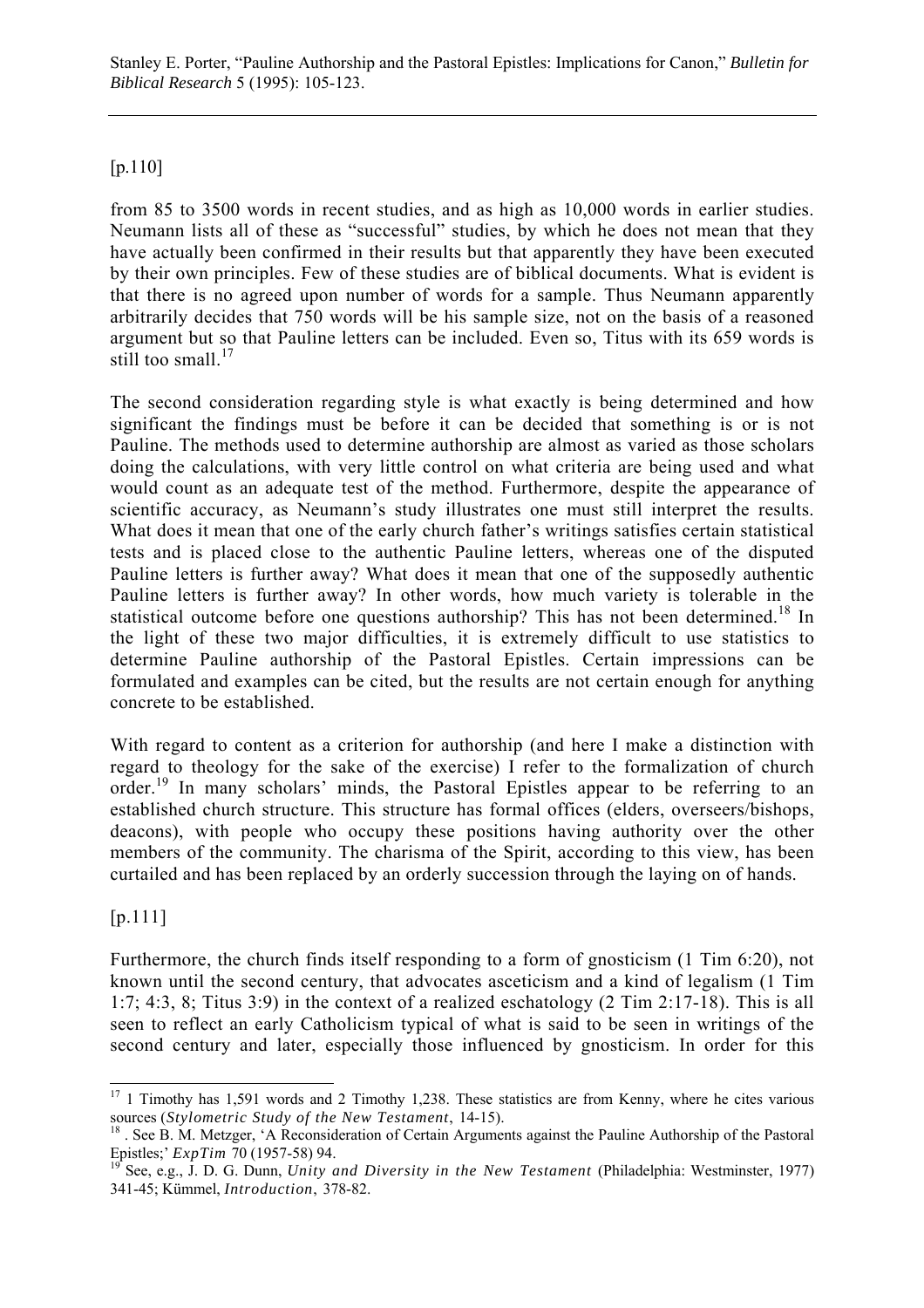picture to emerge, however, one most successfully deal with several issues. The first is to explain how it is that Phil 1:1 uses the terms bishops/overseers and deacons, singling them out in the very order in which they appear in 1 Timothy 3.20 They are not defined in Philippians, which leaves it open that they could be interpreted in a functional and nontechnical sense, although it is also possible that they could reflect an early form of institutional structure already present in the Pauline churches. What would it mean that the terms were only functional and non-technical designations, if the people concerned were divided into these categories and performing appropriate tasks? Incidentally, the author of Luke-Acts may know something of this in Acts 14:23 with reference to elders being appointed in the Pauline churches. The second issue concerns the form of opposition being dealt with in the Pastoral Epistles. Although the tendency is to place the opponents in the second century, there is some question whether any of the practices or apparent beliefs spoken of in the Pastorals are totally unfamiliar to the authentic Pauline letters (e.g., 1 Cor 7:1; 8:1-3; 15:17-19; Gal 4:8-10; cf. also Col 2:20-22).<sup>21</sup> Thus the content of the Pastoral Epistles is not sufficient to establish non-Pauline authorship.

Finally, the theology of the Pastoral Epistles must be discussed in terms of its bearing upon the issue of authorship. There is vociferous argumentation on either side of the debate, often at cross-purposes with regard to this issue.<sup>22</sup> For example, certain terminology that grantedly occurs in the authentic Pauline writings is used in different ways. Thus, the concept of faith, which in the authentic Pauline letters seems to be a subjective or obedient response to God, takes on the more objective sense of a common body of belief or a virtue, or even Christianity itself (e.g., 1 Tim 1:2, 5, 14, 19; 2:7, 15; 3:9; 4:1, 6, 12; 5:8, 12; 6:10, 11, 12, 21; 2 Tim 1:5; 2:22; 3:8, 10; Titus 1:4, 13; 2:2; 3:15). This tradition is to be received and protected, where it is also to be passed on. Righteousness, which in the authentic

## [p.112]

 $\overline{a}$ 

Pauline letters signifies the state of being in right relation with God.<sup>23</sup> in the Pastoral Epistles seems to take on the more neutral and objective sense of justice (e.g., 1 Tim 6:11; 2 Tim 2:22; 4:8; Titus 1:8). Love, which is a key virtue in the authentic Pauline writings, is seen as one virtue among others in the Pastoral Epistles, often side-by-side with faith (e.g., 1 Tim 1:14; 2:15; 4:12; 6:11; 2 Tim 1:7, 13; 2:22; 3:10; Titus 2:2). The Pauline phrase  $\dot{\epsilon}$  x  $X$  $\rho$  $\sigma\tau\hat{\omega}$  (which has been variously interpreted but seems to indicate some sort of spherical relation in which believers find themselves)<sup>24</sup> seems to have taken on a more technical sense of "existence within the Christian community" in the Pastoral Epistles (e.g., 1 Tim 1:14; 2 Tim 1:2, 9, 13; 2:1, 10; 3:12, 15). In the Pastoral Epistles, God is called saviour six of the eight times that such phrasing appears in the New Testament (1 Tim 1:1; 2:3; 4:10; Titus 1:3; 2:10; 3:4). For members of the

<sup>20</sup> Young, *Theology of the Pastoral Letters*, 107. Cf. W Schenk, who takes this reference as a later interpolation (*Die Philipperbriefe des Paulus* [Stuttgart: Kohlhammer, 1984] 78-82). The textual evidence cannot be made to show this.<br><sup>21</sup> Johnson, *Writings of the New Testament*, 384.

<sup>&</sup>lt;sup>22</sup> On the theology of the Pastoral Epistles, see Young, *Theology of the Pastoral Letters*, 47-73; Knight,

*Pastoral Epistles*, 32-38; Johnson, *Writings of the New Testament*, 386.<br><sup>23</sup> See most recently M.A. Seifri, *Justification by Faith: The Origin and Development of a Central Pauline Theme* (NovTSup 68; Leiden: Brill, 199

<sup>&</sup>lt;sup>24</sup> S. E. Porter, *Idioms of the Greek New Testament* (Biblical Languages: Greek 2; Sheffield: JSOT Press, 2d ed., 1994) 159.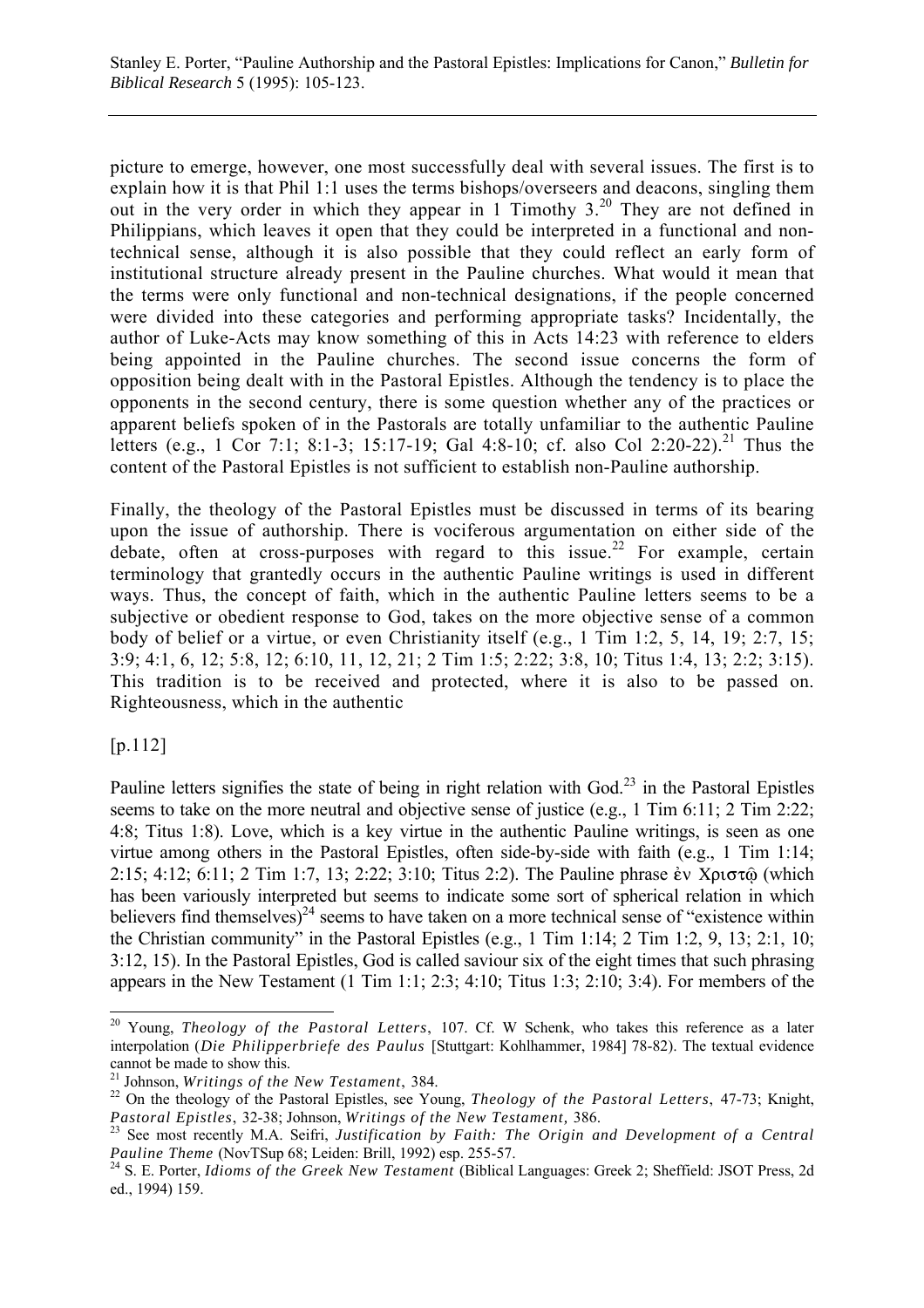community, in the Pastoral Epistles conscience is either good and pure or soiled and seared rather than being weak and strong (e.g., 1 Tim 1:5, 19; 3:9; 4:2; 2 Tim 1:3; Titus 1:5), just as teaching is now either healthy or sick (1 Tim 1:10; 4:6; 2 Tim 4:3; Titus 1:9; 2:1, 7). There are also a few ideas that are unique to the Pastoral Epistles, often related to the use of unique words or phrases. An example would be "faithful is the saying" (e.g., 1 Tim 1:15; 3:1; 4:9; 2 Tim 2:11; Titus 3:8), for which there is no true parallel in the authentic Pauline epistles.<sup>25</sup> Or perhaps 1 Tim 1:13 reflects non-Pauline thought, where Paul is said to have been shown mercy by God because of his previous ignorance and unbelief.<sup>26</sup> But ideas that are unique to the Pastoral Epistles are admittedly few. Nevertheless, there are perceivable theological differences, at least in their context of usage. It is not that these concepts are not present for the most part in the authentic Pauline letters, but that there has been some element of development. But how much and what kind of development―is it complementary development, and hence still possibly Pauline, or is it contradictory, and hence probably non-Pauline?<sup>27</sup> The latter is really necessary to establish the distinctiveness and hence

[p.113]

non-Pauline authorship of the Pastoral Epistles, but it also raises the question of how and why they were incorporated into the canon. Whereas the arguments from chronology, epistolary format, style and content are finally inconclusive, it seems to me that the theological data are the only―or at the least the strongest―evidence that raises justifiable doubt regarding Pauline authorship of the Pastorals. This evidence brings to the fore the two serious questions with which this paper is concerned, however, and these are how it was that the letters were accepted into the Pauline corpus if they are not by Paul (or a scribe such as Luke) and reveal a developed theological perspective, and what implications this has for the issue of canon.

In dealing with authorship, the question of pseudonymy must be discussed. Whereas there are a number of works that are formally anonymous in the New Testament, such as all four Gospels, Acts, Hebrews and the Johannine Epistles, so far as pseudonymous works are concerned, only those with explicit claims to authorship can be considered.<sup>28</sup> These potentially include the Pauline Epistles (i.e., 2 Thessalonians, Colossians and Ephesians, and the Pastoral Epistles) and the Petrine Letters. Before assessing the theological argument in terms of pseudonymous

 $\overline{a}$ 25 As even G. W. Knight III admits (*The Faithful Sayings in the Pastoral Letters* [Grand Rapids: Baker, 1979] 1).

 $26$  I owe this example to J. T. Reed from personal conversation. I have benefited immensely from discussion of these points with him.

<sup>&</sup>lt;sup>27</sup> Cf. P Pokorny, who notes that the theology of the Pastoral Epistles is a relatively logical development from Paul's authentic writings, but only appears so divergent when compared with other supposedly deutero-Pauline writings, such as Colossians and Ephesians (*Colossians: A Commentary* [trans. S. S. Schatzmann; Peabody: Hendrickson, 1991] 6-7 and table 2).

<sup>&</sup>lt;sup>28</sup> K. Aland has made a virtue of pseudonymity by arguing that it derives from anonymity. See his "The Problem" of Anonymity and Pseudonymity in Christian Literature of the First Two Centuries;" *JTS* 12 (1961) 39-49; repr. in *The Authorship and Integrity of the New Testament* (London: SPCK, 1965) 1-13. The fact that school exercises and even fiction were written under pseudonyms does not really enter into the equation, since they were part of an accepted convention whereby readers understood what was being done. See E. E. Ellis, "Pseudonymity and Canonicity of New Testament Documents;" *Worship, Theology and Ministry in the Early Church: Essays in Honor of Ralph P. Martin* (ed. M. J. Wilkins and T. Paige; JSNTSup 87; Sheffield: JSOT Press, 1992) 212; B. M. Metzger, "Literary Forgeries and Canonical Pseudepigrapha;" *JBL* 91 (1972) 4; contra M. Kiley*, Colossians as Pseudepigraphy* (The Biblical Seminar; Sheffield: JSOT Press, 1986) 18.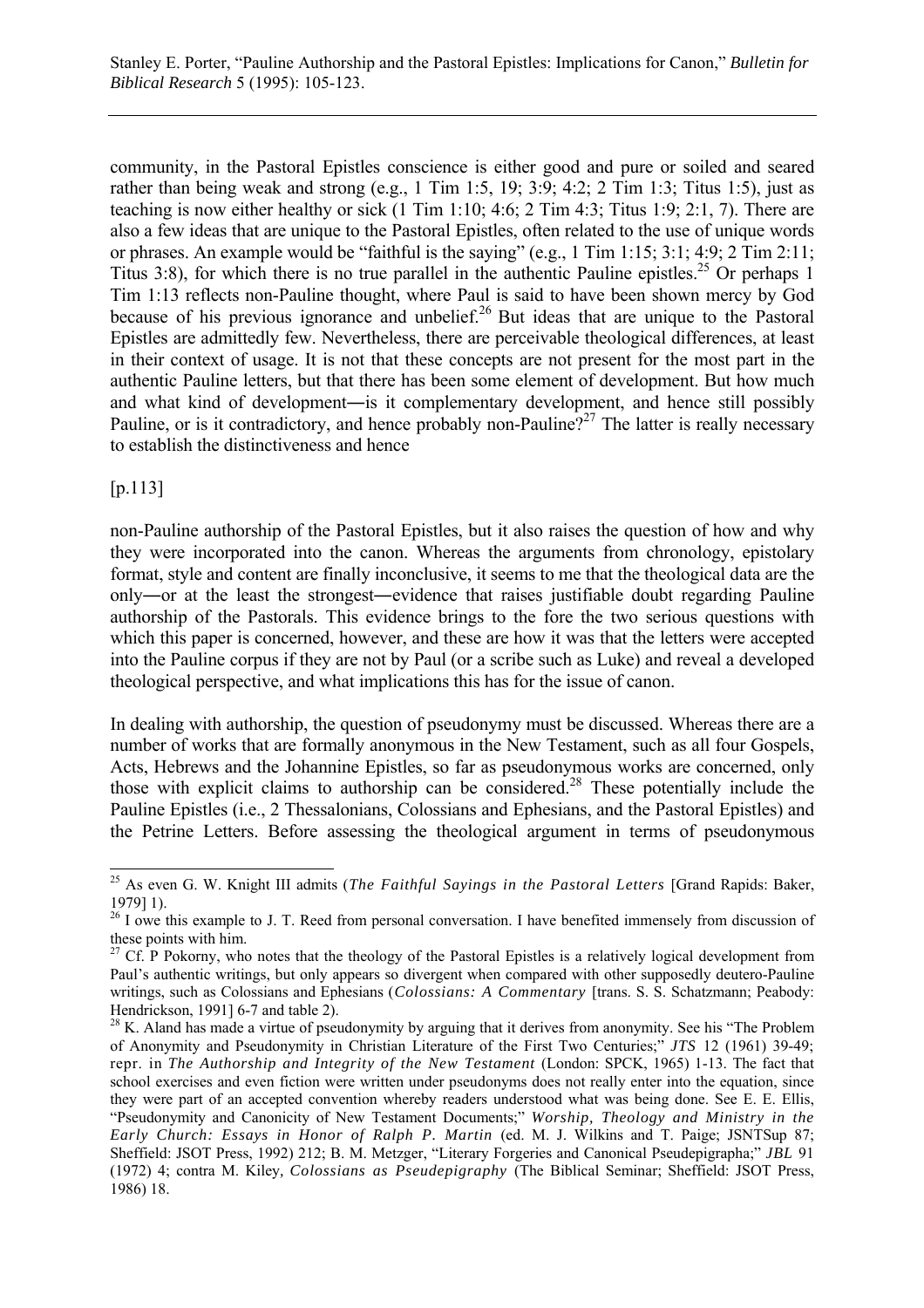authorship of the Pastoral Epistles, something must be said about pseudonymous authorship as a concept in the ancient world. This is a large topic, so a thorough analysis cannot be offered. The question that must not be asked is whether pseudonymous writings existed in the ancient world. They did, and these included letters. The evidence for this can apparently be seen in at least two ways: there are comments in the ancient writers including those of the early church regarding writings that are known to have false authorship; and there are a number of writings, especially of a literary type, such as the Platonic and Cynic letters, that have been

[p.114]

 $\overline{a}$ 

determined to be pseudonymous.<sup>29</sup> The issue for this paper is whether pseudonymous writings exist in the New Testament, in particular whether the Pastorals are pseudonymous.

Before evaluating this, it is worth noting how pseudepigraphal literature was handled in the ancient world as well as in the early church. Discussions such as this often note that ancient secular writers were aware that some of the writings they were dealing with were pseudonymous. For example, Suetonius describes a letter of Horace as spurious, Galen took only thirteen of the sixty or eighty Hippocratic texts as genuine and was concerned that his own works were being infiltrated by those he did not write, Philostratus disputes a work by Dionysius, and Livy reports that, when discovered, books attributed to Nuna were burned.<sup>30</sup> The same is apparently true in Christian circles. There may have been known examples where writers commented favorably upon the possibility that there were pseudonymous writings in their midst unknown to them, but there certainly were not many and it was not the usual pattern of response.<sup>31</sup> The general if not invariable pattern was that if a work was known to be pseudonymous it was excluded from the canon of authoritative writings.<sup>32</sup> For example, Tertullian in the early third century tells of the author of "3 Corinthians" (mid second century) being removed from the office of presbyter (Tertullian, *On Baptism* 17),<sup>33</sup>

<sup>29</sup> See L. R. Donelson, *Pseudepigraphy and Ethical Argument in the Pastoral Epistles* (HUT 22; Tübingen: Mohr-Siebeck, 1986) esp. 9-23 and 23-42. It may be true that there is less evidence of Christian pseudepigraphal letters (see D. A. Carson, D. J. Moo, and L. Morris, *An Introduction to the New Testament* [Grand Rapids: Zondervan, 1992] 367-68), but as the argument below explores, that may only mean that there was less detection.

<sup>30</sup> See Kiley, *Colossians*, 18 and nn. 9, 10, 11, 12, cf. pp. 17-23; Metzger, "Literary Forgeries and Pseudepigraphy," 6 and passim, who discusses many instances of exposed pseudepigrapha.

<sup>&</sup>lt;sup>31</sup> Perhaps this is what distinguishes the Muratorian fragment's reference to the Wisdom of Solomon, although this text is problematic: it may only be a reference to Proverbs, the Latin may be better understood not as referring to "friends" who wrote the Wisdom of Solomon but to Philo the translator, the book is placed in the New Testament canon, and—on top of all of this—it is not claimed in the book to be by Solomon. See Kiley, *Colossians*, 120 n. 8; G. M. Hahneman, *The Muratorian Fragment and the Development of the Canon* (Oxford Theological Monographs; Oxford: Clarendon, 1992) 13-14, 200-205; contra p. 201, where Hahneman claims that "The Wisdom of Solomon professes King Solomon as its author (7:1-4 ...)." In fact, the book nowhere mentions Solomon, and thus is at best anonymous, not pseudepigraphal (although the way the authorship is implied may suggest deception). See D. Winston, *The Wisdom of Solomon* (AB 43; Garden City: Doubleday, 1979) 5.

 $32$  This does not mean that the writing might not have been used in other ways, however, just that its canonical status was changed.

<sup>33</sup> See Carson, Moo and Morris, *Introduction*, 368-69, who also cite the example of the Epistle to the Laodiceans, which was clearly rejected by the early church, along with a letter to the Alexandrians, according to the Muratorian fragment (see Hahneman, *Muratorian Fragment*, 196-200).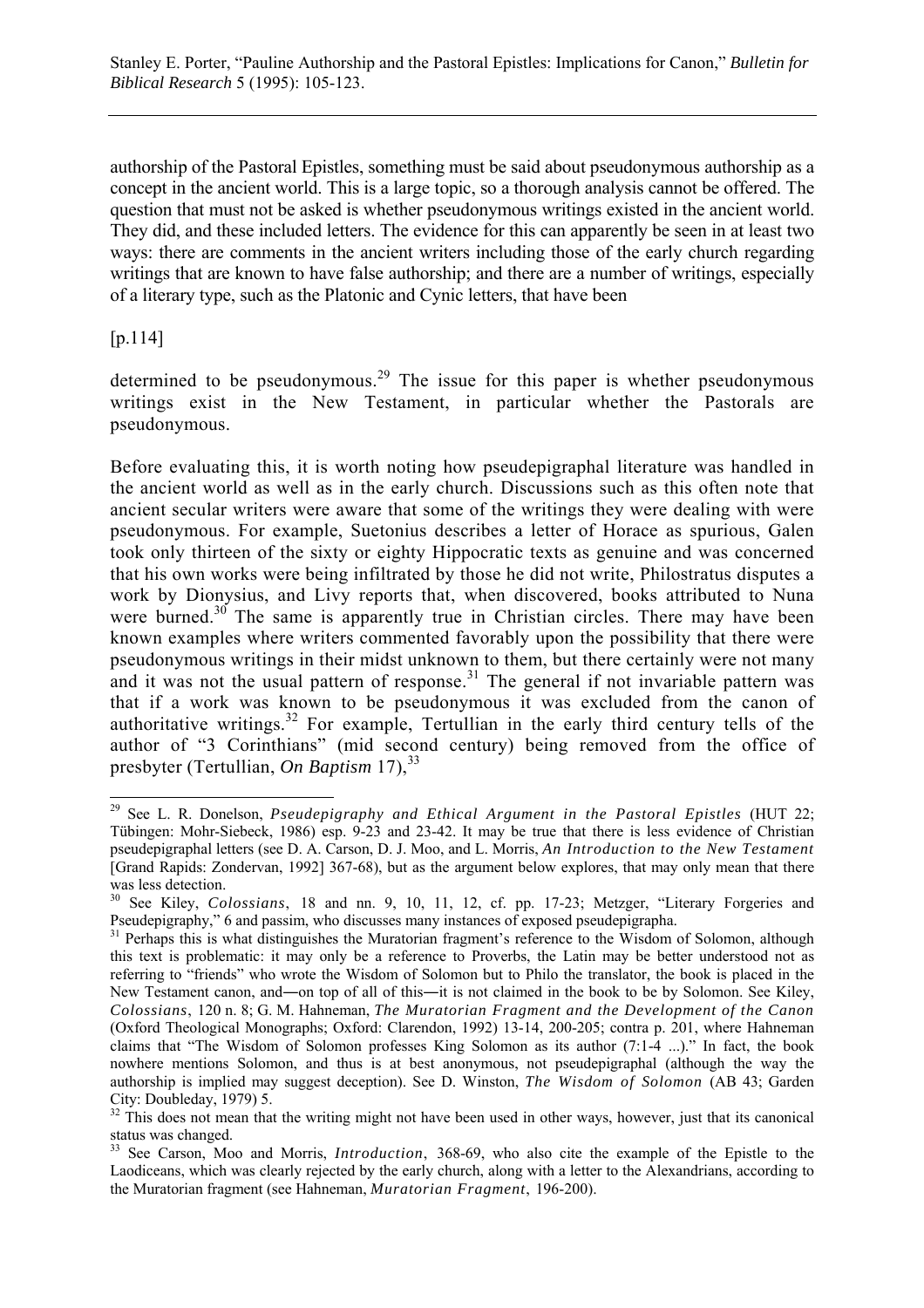Stanley E. Porter, "Pauline Authorship and the Pastoral Epistles: Implications for Canon," *Bulletin for Biblical Research* 5 (1995): 105-123.

#### [p.115]

Bishop Serapion in c. 200 reportedly rejected the Gospel of Peter (Eusebius, *H.E*. 6.12.1- 6),34 and Bishop Salonius rejected Salvian's pamphlet written to the church in Timothy's name.<sup>35</sup> There are other examples as well. Granted, the several means and reasons by which pseudepigrapha were exposed and excluded are diverse. Nevertheless, Donelson observes that "No one ever seems to have accepted a document as religiously and philosophically prescriptive which was known to be forged. I do not know a single example." $36$  He is including both Christian and non-Christian documents in his assessment.

Contrary to much discussion, it is not so simple to establish pseudonymous authorship of the Pastoral Epistles, especially by appealing to other letters that are disputed, such as Ephesians or possibly 2 Thessalonians and Colossians, or 2 Peter. This appeal introduces a circularity to the argumentation which can only be solved by discovery of some outside criteria that can adjudicate. This poses difficulties in several respects. There are no known explicit statements from the first several centuries of the Christian church to the effect that someone knew that the Pastoral Epistles were pseudonymous, so this line of enquiry does not resolve the issue. Nor is it sufficient to cite a number of non-canonical Jewish or especially Christian documents as examples of pseudonymous literature, as if this proves its existence in the New Testament.<sup>37</sup> The fact that these documents are non-canonical is apparently confirmation of the fact that documents that were found to be pseudonymous did not make it

#### [p.116]

into the canon. If anything, it might constitute a prima facie argument that the Pastoral Epistles should be considered authentic, since they are in the canon. The evidence that is not positive regarding the Pastoral Epistles, such as lack of their inclusion in  $p^{46}$ , is at best ambiguous, not negative, since there are a variety of possible explanations (in the case of  $p^{46}$  one must consider the state of preservation of the manuscript, above all). Some argumentation that does not appeal to the body of primary texts in dispute must be found.

 $\overline{a}$ <sup>34</sup> According to Eusebius, Serapion, the Bishop of Antioch, wrote to the church at Rhossus in Cilicia, after he had discovered the Gospel of Peter being read. He is reported as saying, "we receive both Peter and the other Apostles as Christ; but as experienced men we reject the writings falsely inscribed with their names, since we know that we did not receive such from our fathers.<sup>34</sup> Although the process that led to the Gospel's exclusion is complex, in any case it was excluded, despite initial tolerance because it was seen to be innocuous. The possible ambiguity regarding the process that led to its exclusion is of course not an argument that pseudepigrapha were included in the canon.

<sup>35</sup> Donelson, *Pseudepigraphy and Ethical Argument*, 20-22; Ellis, "Pseudonymity and Canonicity," 218. Donelson also points out the shortcomings of this approach that uses Plato's concept of the noble lie, that is, that it is in the best interests of the readers that they not know or are deceived regarding authorship by someone other than the purported author (pp. 18-22). Kiley claims that this gives valuable insight into pseudepigraphers' motives (*Colossians*, 21). This is true. What he fails to see is that it also shows that when they were detected their work was discredited, no matter how noble the motive.

<sup>&</sup>lt;sup>36</sup> Donelson, *Pseudepigraphy and Ethical Argument*, 11.<br><sup>37</sup> A. T. Lincoln, *Ephesians* (WBC 42; Dallas: Word, 1990) lxx-lxxi.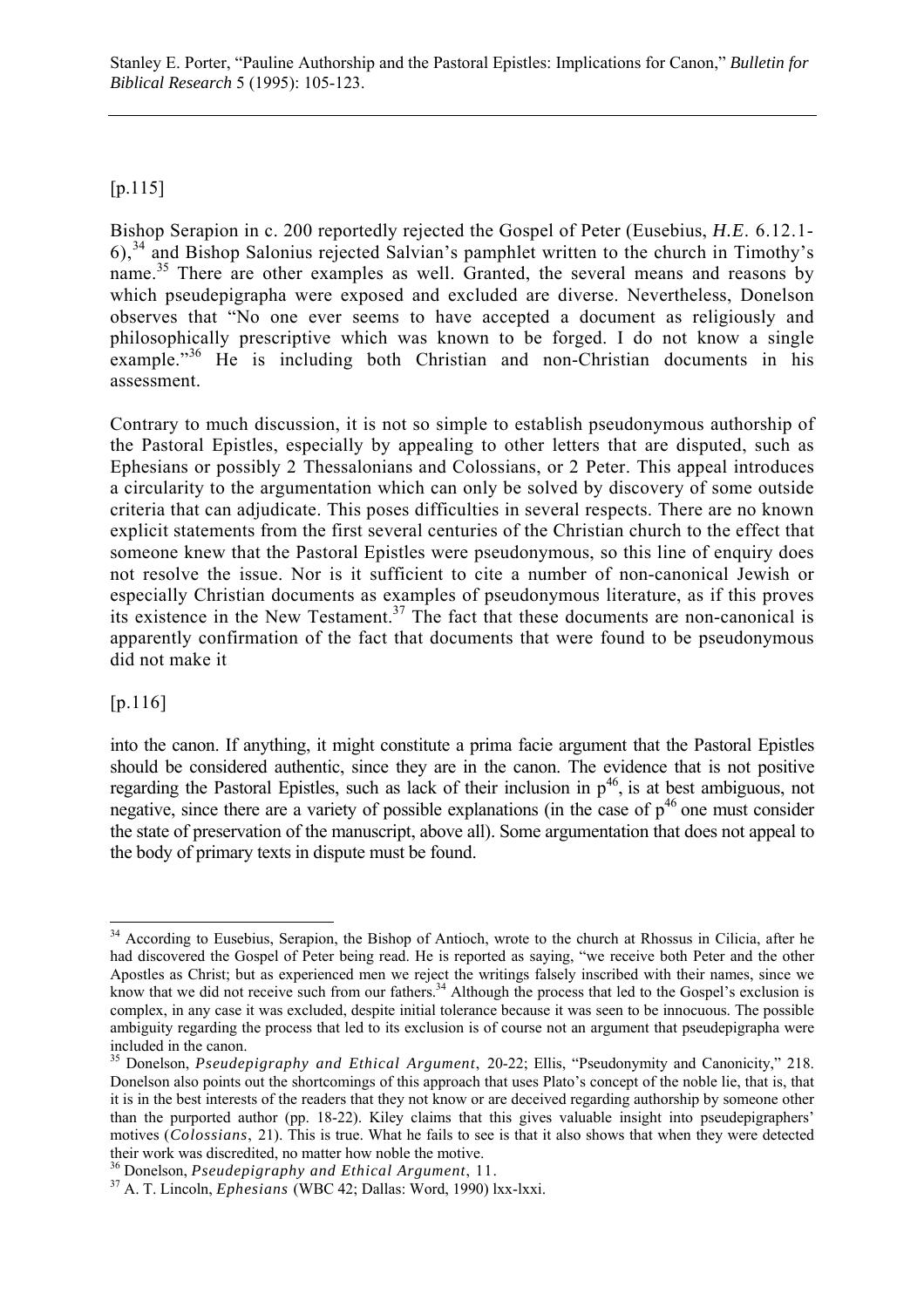Meade has put forward a suggestion that has been fairly widely accepted.<sup>38</sup> His supposition is that within the Old Testament there is a tradition of pseudonymous literature, in which traditions were supplemented, interpreted and expanded in the names of earlier authors. Meade gives three major traditions, the prophetic tradition, the wisdom tradition and the apocalyptic tradition. The only one of relevance for discussing the New Testament, it seems to me, is the prophetic tradition.<sup>39</sup> In the prophetic tradition, in particular Isaiah, he sees the growth of the tradition developed by anonymous writers whose writings were attached to the earlier authentic Isaiah. Hence Second Isaiah is not by the historical figure of Isaiah, attested through First Isaiah itself and elsewhere in the Old Testament, but can in fact only be understood in terms of First Isaiah.

Several factors need to be considered further before this pattern can be applied to the New Testament, however. It is easy to think that one is seeing in Meade's argument a parallel to the example of the Pastoral Epistles when it is observed that there is a pattern of attributing writings to a recognized figure, quite possibly and even probably after the person was dead, and that this practice was known to the audience. But beyond this superficial similarity, 1 have questions about the relevance of Meade's model for studying the Pastoral Epistles.

[p.117]

l

First, the type of literature is different. Isaiah is anonymous literature and better compared with, for example, the Gospels. The Pastoral Epistles are directly attributed to a known author. Second, the process of literary production is quite different. In the Isaianic writings the tradition is expanded and compiled and the document itself grows. In the Pastoral Epistles, the argument would have to be that the tradition grows, but by adding new documents to the corpus, not by expanding others. Perhaps the entire Pauline corpus was seen to be expanding. But this would imply that the corpus had already been gathered together―something not sufficiently known for us to use it as an interpretative tool<sup>40</sup>—and that the theology posed no problem when placed side by side with the authoritative Pauline letters. Inclusion must have been early, since attestation of the letters in the church fathers is possibly as early as 1 Clement and apparently well established by the third quarter of the second century (e.g., Athenagoras, Irenaeus, Tertullian, and perhaps the Muratorian Canon).<sup>41</sup> Perhaps, it could be argued, there is expansion in 2 Timothy if a process

<sup>38</sup> D. Meade, *Pseudonymity and Canon* (WUNT 39; Tübingen: Mohr-Siebeck, 1986) esp. 17-43. His position

has been accepted by, for example, Lincoln, *Ephesians*, lxviii.<br><sup>39</sup> The wisdom tradition does not apply since in several of the works no name of an author is given (e.g., Qoheleth and Wisdom of Solomon). For those that make a claim to authorship, Psalms of Solomon is clearly a later misattribution, the information in Canticles or Song of Songs/Solomon is ambiguous since the attribution does not claim authorship (other references to Solomon in the book do not depict him as author), and Proverbs claims many different authors. The Apocalyptic tradition does not apply, since there is no evidence of any historical Daniel outside of the book of Daniel to whom to make cross-reference (see J. J. Collins*, The Apocalyptic Imagination: An Introduction to the Jewish Matrix of Christianity* [New York: Crossroad, 1984] 68-70). The other apocalyptic writings cited are already non-canonical, and hence not germane to the argument. In fact, since the apocalyptic material for the most part is not in the canon, it constitutes an argument not only for the existence of pseudepigrapha but the canonical rejection of it, quite probably because it was known not to originate with the attested author.

<sup>40</sup> See most recently D. Trobisch, *Paul's Letter Collection: Tracing the Origins* (Minneapolis: Fortress, 1994).

<sup>&</sup>lt;sup>41</sup> There is dispute over this evidence, with Knight, *Pastoral Epistles*, 13-14 (following Bernard, Falconer, White and Kelly), arguing for an early date, and Kümmel, *Introduction*, 370-71, arguing for a later date. The negative evidence from Marcion, namely his rejection of the Pastoral Epistles, commented upon by Tertullian (*Against Marcion* 5.21), appears to indicate at least a mid first century recognition of the Pastorals. See L. M. McDonald on Marcions importance (*The Formation of the Christian Biblical Canon* [Nashville: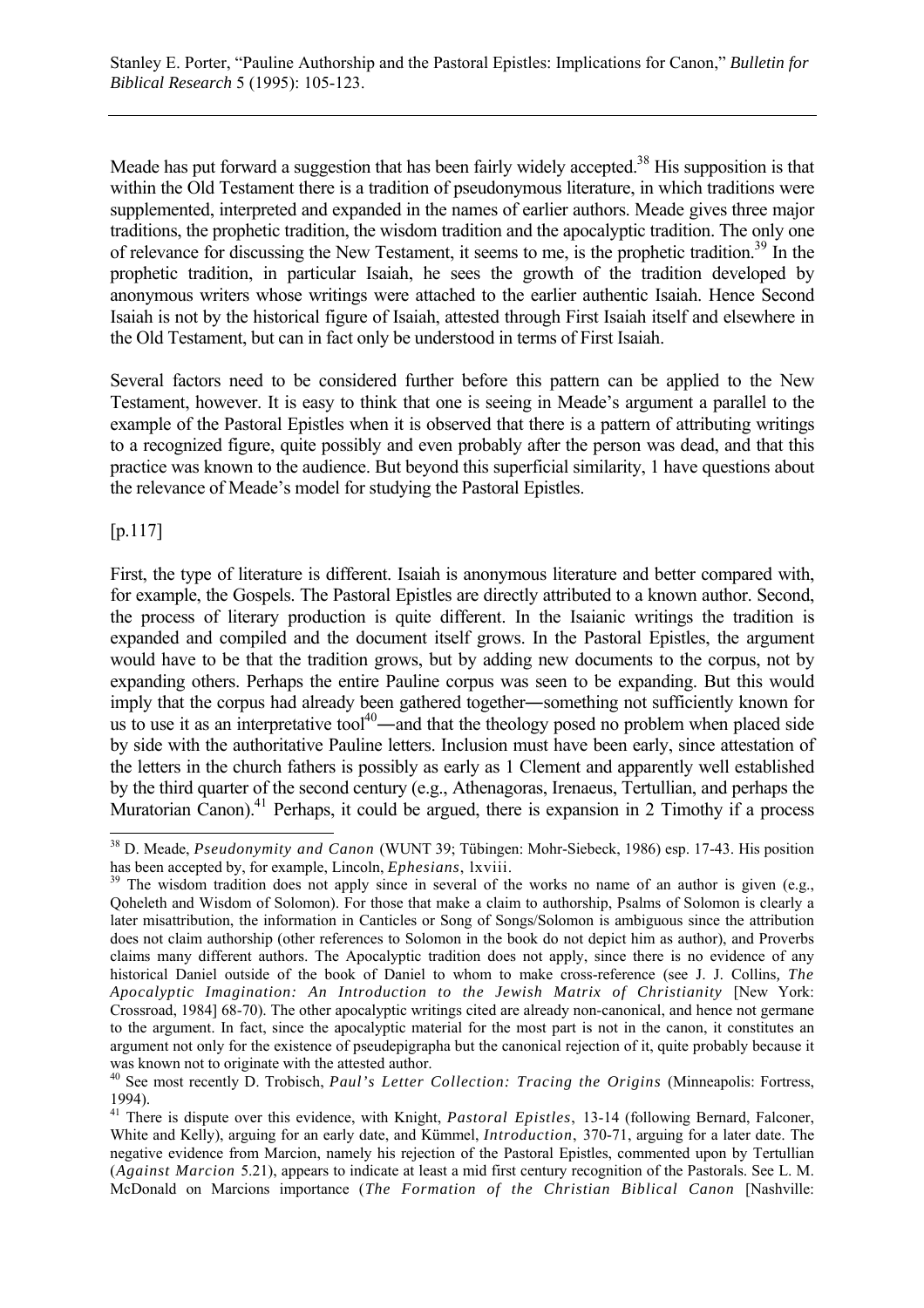similar to Harrison's is considered, but as was observed in discussion of the fragmentary hypothesis, this does not seem satisfactory. First, there is no real sense of expansion and development of the tradition, since the authentic material is thought to be only personal references with all of the theology attributable to the pseudepigrapher. Second, this does not satisfactorily explain 1 Timothy and Titus, where there are not significant chunks of original material or even personal references to expand.42 Third, and most problematic for our discussion, Meade himself admits that one cannot use the tool that he has devised for discovering the pseudonymous origins of a given piece of literature.43 His schema, according to his own analysis, is devised to explain the possible development of the tradition once it has been shown that the material is pseudonymous. Besides the fact that he must devise several different plausible scenarios to account for these developments of tradition according to the type of literature, his proposal does not

[p.118]

 $\overline{a}$ 

solve the issue being considered here. To my knowledge, there has been no scheme proposed that circumvents the difficulties raised above. Before drawing out the implications for canon, it is important to raise the issue of deception in relation to pseudonymous literature. This has been a particularly sensitive issue in the discussion. Apart from Donelson and only a few others, there are few scholars who apparently want to admit that deception may have had a role to play in canonical formation and acceptance of any of the books in the New Testament. As he notes, there were all sorts of encouragements for skillful pseudepigraphal writings, including pietistic motives prompting those in the church to speak for an earlier figure,  $44$  and self-serving motives, such as the money paid by libraries for manuscripts by particular authors. This all occurred in the context of the apparently guaranteed exclusion of any document from an author's canon upon discovery of its pseudonymous nature. This forces Donelson to conclude that the only way to speak of the Pastoral Epistles is in terms of their being produced and consequently accepted into the canon in conjunction with deception.45 Of course, he assumes that these letters are not genuinely Pauline. He goes further―too far in my estimation―in agreeing with Rist that eighteen of the 27 books of the New Testament are pseudepigraphal and were included under deceptive means. Not only is he confusing anonymity with pseudonymity, but he is taking a very small group of the Pauline letters as genuine.<sup>46</sup>

But Donelson's analysis needs to be considered further especially in terms of the circumstances surrounding the production of the Pastoral Epistles, in particular with reference to their personal features and the original audience or receivers of the letters. Whereas many scholars have struggled with the difficulties surrounding the situation of these letters if they are authentic, the same questions must arise regarding pseudonymous authorship. As Meade has recognized, if

Abingdon, 1988] 86-89). On the disputed date of the Muratorian fragment, see Hahneman, *Muratorian Fragment*, passim.<br><sup>42</sup> Meade admits to the unique shape of the "threefold corpus" of the Pastoral Epistles (*Pseudonymity and* 

*Canon*, 12).<br><sup>43</sup> Meade, *Pseudonymity and Canon*, esp. 16.<br><sup>44</sup> It is questionable whether this motive can be equated with an innocent motive. See Donelson, *Pseudepigraphy*<br><sup>45</sup> Donelson, *Pseudepigraphy and Ethical Arg* 

<sup>&</sup>lt;sup>46</sup> Donelson, *Pseudepigraphy and Ethical Argument*, 16, citing M. Rist, "Pseudepigraphy and the Early Christians," *Studies in New Testament and Early Christian Literature* (ed. D. E. Anne; FS A. P Wikgren; Leiden: Brill, 1972) 89.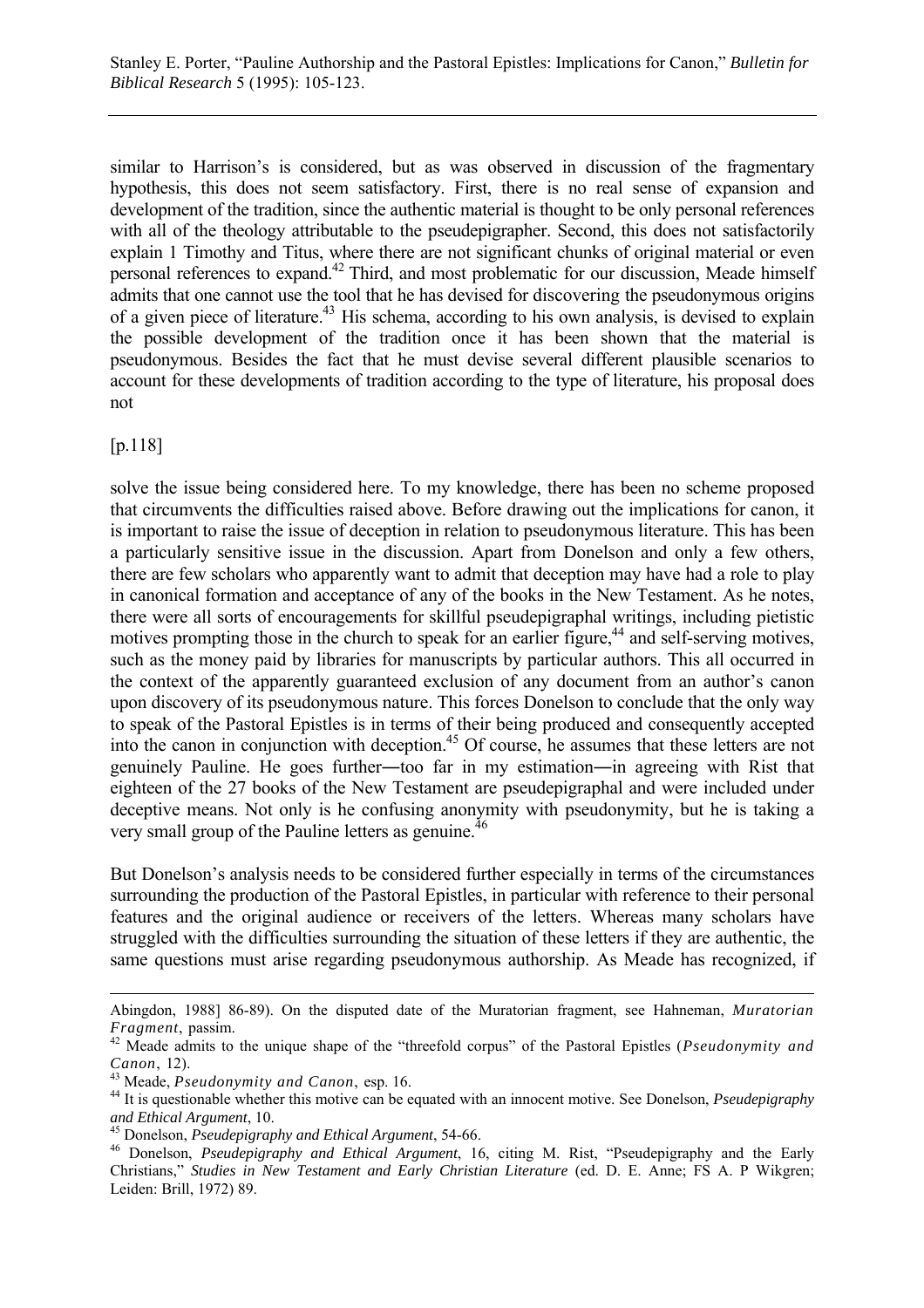they are pseudonymous, there is a "double pseudonymity" of author and audience.<sup>47</sup> What sort of a situation was at play when these letters were received into the church? It is undecided, even by those who take the Pastoral Epistles as pseudonymous, when the letters were written and/or regarded as authoritative, with dates ranging from an early date of 80-90 to a late date of the late second

[p.119]

century. In any case, the audience would almost assuredly have known that Paul was dead. Were the letters simply introduced as new letters from Paul, or at the least inspired by the situation such that Paul would have said these things had he been there? Many have argued that these pseudonymous writings are transparent fictions, and no one would have thought them actually to have been written by Paul.<sup>48</sup> This encounters the severe problem of why they were accepted into the canon in the light of the apparently universal response by the early church to known pseudepigrapha: they were rejected carte blanche. Also, this theory does not account satisfactorily for three important features of the letters. The first is the specific selection of Timothy and Titus as the recipients of the letters, two men who were also dead or who were themselves in some sense literary creations. The second is the need for inclusion of very personal details, especially in 2 Timothy regarding Paul's own life. And the third is the acceptance and endorsement of their developed theology.

Perhaps the letters were not simply introduced as what Paul would have said, but they were in some way subtly integrated into a collection of Paul's letters, or slipped undetected into a collection that was being put together. What could have accounted for such an action? It is easy to say that only the best motives would have governed this behavior, in the sense that the person was a follower of the great apostle and thought that he had been inspired to pass on words that the apostle would have conveyed to a serious situation. Of course, the person―and I think that ultimately we must speak of a person or at the least a very small group of confederates―must have known that to come forward and say that the letter was not by Paul would have meant its immediate exclusion (as well as the person being in some ecclesiastical trouble), otherwise the efforts taken for its inclusion would not have been necessary. To extend this further, the same person may not have slipped the document into the system but have discovered the document one day in a pile of the Pauline letters, and upon reading it realized that this was Paul's word to a particular situation. This encounters three difficulties requiring explanation. The first is again the endorsement of the recognizably developed theology of the Pastoral Epistles. The second is that the time lag between writing and discovery must have been relatively short, since the letters appear to have been accepted fairly soon. This means that the risk of detection must have been much greater. The third is that it simply pushes back the deception a little further. In any case, deception becomes a part of the process. In this instance, it was a successful

[p.120]

l

deception, since the church apparently accepted the letters as genuine (at least until fairly recent times).

<sup>47</sup> Meade, *Pseudonymity in the New Testament*, 127. 48 On the issue of the Pastoral Epistles being transparent fictions, see Knight, *Pastoral Epistles*, 46.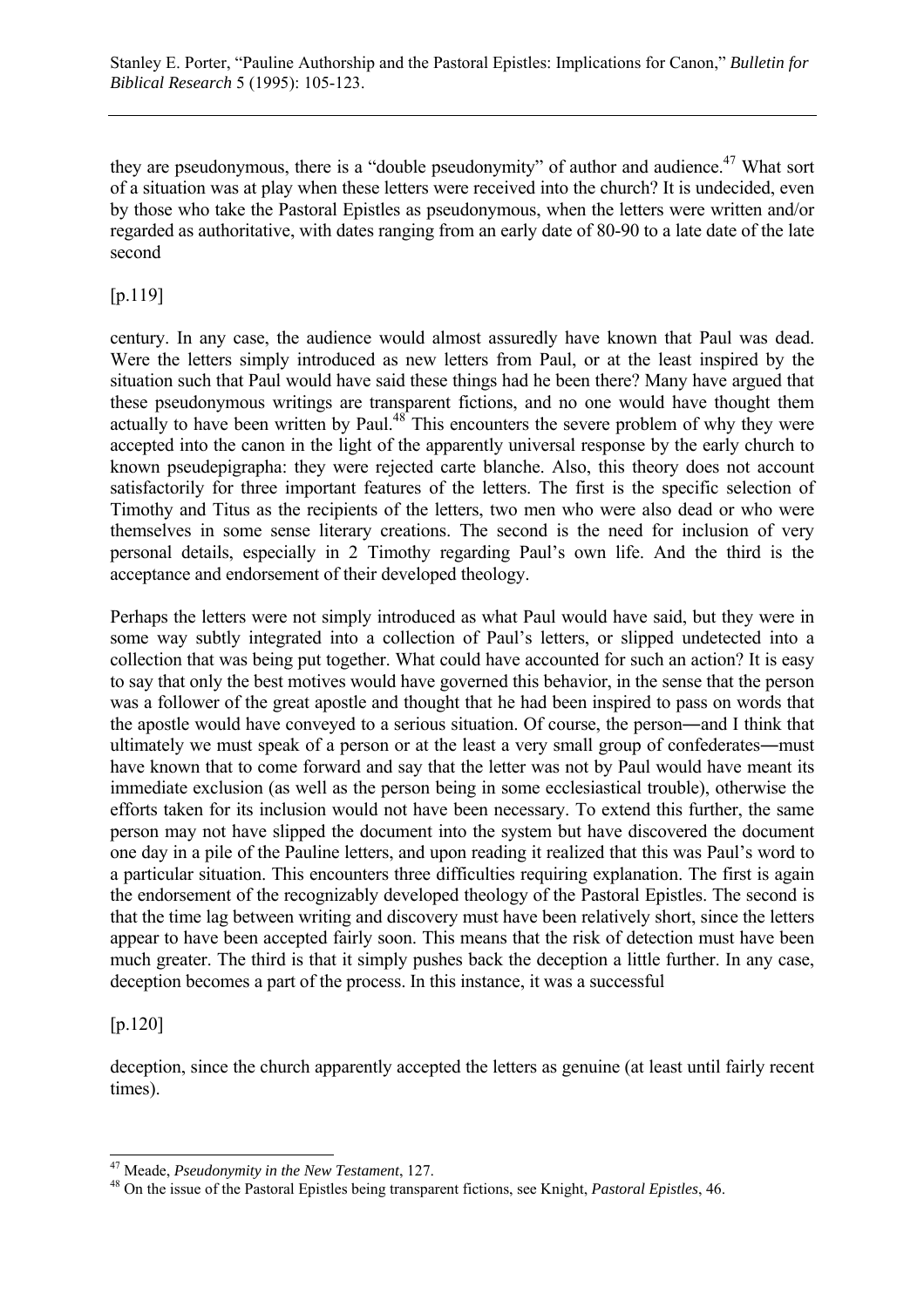In his commentary on Ephesians, Lincoln recognizes—if only in passing—several of these issues. At the end of his discussion, however, he says that pseudonymy does not affect canonicity or detract from the validity or authority of the particular pseudonymous document as part of the New Testament canon. He argues that to worry about such a thing is committing what he calls the "authorial fallacy," which he defines as setting more store by who wrote a document than by what it says.<sup>49</sup> This is a questionable argument, it seems to me. The question of authorship does have implications, and serious ones, even if it does not (and this is a debatable point) affect our understanding of what a document says. First of all, the Pastoral Epistles are ascribed to a particular author, one who is well known in the New Testament. It is not that they are anonymous and without any line of definite connection. Why would the pseudepigrapher have selected Paul if authorial ascription was not important? Second, even if one must not discover who the particular author is to have some sense of how to read the letter, for Ephesians, as well as the Pastorals, I think that it does make a difference whether one knows or at least has some rough idea in one's mind whether the situation being addressed is one in the 50s or the 180s, whether one is reading a letter confronting problems at the beginning of the Christian movement or whether the letter is a response to developed problems of church order, etc. Third, the evaluation of whether Ephesians or the Pastorals are pseudonymous is done in terms of evaluating them with reference to the authentic Pauline letters, otherwise there would be no issue at all. If Lincoln really believes that authorship makes no difference, then perhaps even asking the question of authorship at all is unnecessary or committing the "authorial fallacy," for this as well as any other book of the New Testament. At the least it is one that he need not have fretted over and confessed that he had changed his mind as he had read Ephesians more attentively over the years. But most important, the authorial question has consequences in terms of canon. Is Lincoln hypothesizing that the canon should still be open and that documents that say the right things, whoever they are written by and whenever written, should be included? I doubt it. What he seems to be saying is that the documents that we are considering are part of the accepted canon of documents of the church, and hence should not be deleted but interpreted within that group. What is missing, however, is a recognition of how the church's canon came to be. I doubt that Lincoln would say that the canon was given directly by God one day and had

# [p.121]

no more historical process to it than that. What he would probably say―along with most others―is that canonical formation was a complex process involving various historical, theological and interpretative issues, some of which have been raised above. As I have tried to point out, these various issues have an influence upon how we view the documents that are included within the canon.

With regard to the canon, a number of facts must be faced with regard to the authorship of the Pastoral Epistles. It seems to me that much of the evidence regarding authorship of the Pastorals is sufficiently ambiguous that the issue cannot be decided simply on the basis of these factors. The only reasonably strong basis for exclusion is the developed theology, seen by many to be out of harmony with the recognized Pauline Epistles. The fact that it is the theological issues that are the most distinguishing and yet the letters were accepted without any pronouncement to the contrary prompts the thought that there must have been some other important factors at play if the letters are not Pauline. If they are not authentically Pauline and yet are considered part of

 $\overline{a}$ 49 Lincoln, *Ephesians*, lxxiii.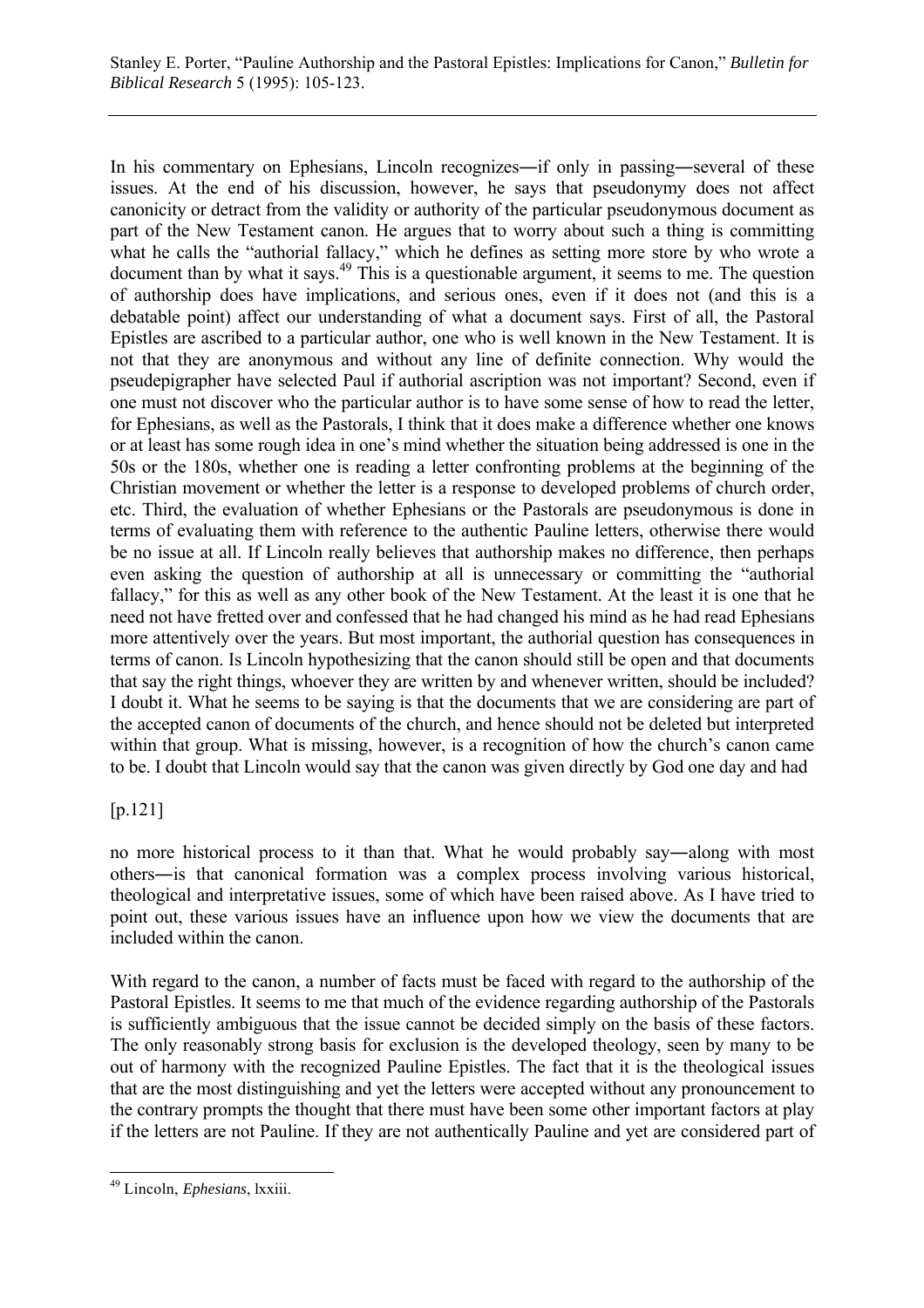the canon, one must face what it means for these books to be a part of the New Testament canon. It is not as easy as Lincoln says simply to dismiss this question.

For some, the concept of an authoritative canon is completely outmoded. This does not mean that many of the questions raised in this paper are unimportant, however. The process of canonical formation in the early church, although we may not know as much as we would like, is an important one for a variety of reasons, including not only the historical ones but also the theological ones. For those who are concerned with the canon of authoritative scriptures, if the Pauline Epistles are not by Paul, in the light of what has been said above, other issues are brought into prominence.

First, in the light of theological development and possible pseudepigraphal authorship, the question must be asked to what degree—if at all—the Pastoral Epistles can be used in establishing Pauline theology. Pauline theology is here a slippery term, but one that must be defined at least in part. For some, it may mean a theology of all of the letters attributed to Paul, whether they are genuine or not, perhaps because they are simply in the canon. This would mean that the Pastoral Epistles would constitute evidence for diversity in Pauline theology so defined. What I am concerned with, however, is trying to establish a Pauline theology that reflects a theology based on what Paul may have actually thought, as reflected in the only evidence and means of access we have. If the Pastoral Epistles are not part of the genuine letters, I think that it calls into question whether they can be used to create a Pauline theology in this sense. They may be part of a record of how some people responded to Paul, how others developed

#### [p.122]

 $\overline{a}$ 

his thought, how some people applied his ideas to later situations, or even how some people wished Paul could have spoken, but they can never be more than only one interpretation among many others. The fact that they were included in the canon may in some sense have enhanced their authority and may mean that they represent the most influential or powerful followers of Paul, but it does not raise their level of authenticity and hence the quality of their witness. They are still not authentically Pauline and thus should not be used to formulate a Pauline theology.<sup>50</sup>

Second, I think that we must come to terms with the question of deception in the New Testament, and in particular with regard to the Pastoral Epistles. Is it so hard to believe that the early church was in some way fooled into accepting these letters? If the letters are not authentic, that must be the answer, since there is no record of objection to their acceptance.<sup>51</sup> It seems likely, if the letters are inauthentic, that someone tried to ensure their acceptance by including personal details.<sup>52</sup> In some respects, this makes the question of the Pastorals different from that of Ephesians, because personal references of a specific sort abound.53 Why would so many personal details have been

 $50$  This of course raises the issue of a canon within a canon. On this issue, see E. Käsemann, "The Canon of the New Testament Church and the Unity of the Church*," Essays on New Testament Themes* (trans. W J. Montague; London: SCM Press, 1968) 95 107; cf. also J. D. G. Dunn, *The Living Word* (London: SCM Press, 1987) 141-42,161-74, but who dodges the bullet by opting for the level of "final composition" (p. 172).

<sup>&</sup>lt;sup>51</sup> If such objection were to be discovered, it would further support the case for recognizing their pseudepigraphal status.<br><sup>52</sup> See Donelson, *Pseudepigraphy and Ethical Argument*, 27.

<sup>&</sup>lt;sup>53</sup> Dibelius and Conzelmann, *Pastoral Epistles*, 127. See Lincoln where he notes regarding Ephesians the lack of personal greetings in support of the author not having intimate contact with the readers (*Ephesians*, lx-lxi).